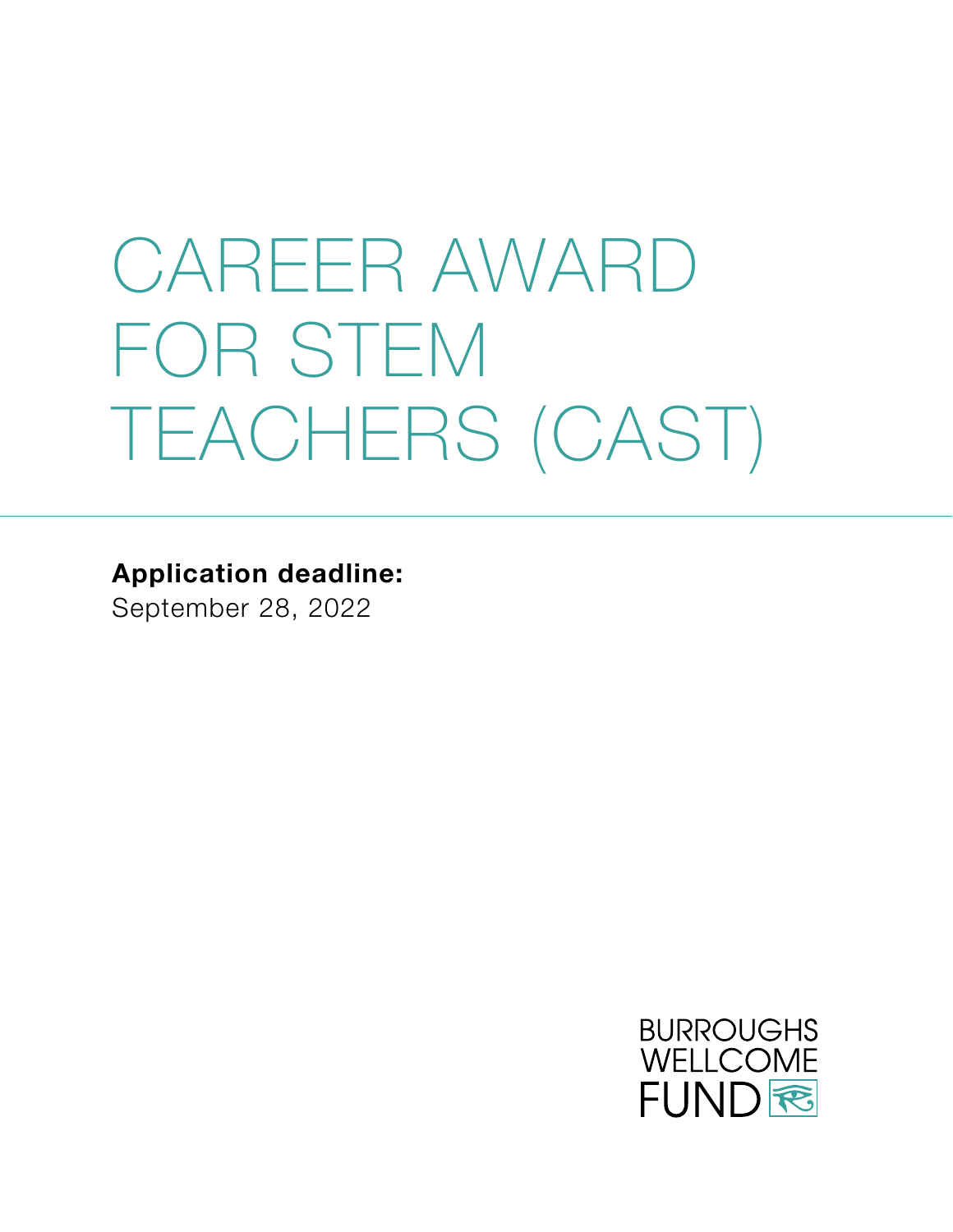#### **TABLE OF CONTENTS**

| <b>Key Dates and Program Background</b>         | з  |
|-------------------------------------------------|----|
| <b>About the Award</b>                          | 4  |
| <b>Eligibility Requirements</b>                 | 5  |
| <b>Selection Process</b>                        | 6  |
| Instructions on How to Prepare                  |    |
| and Submit a Complete Proposal                  | 7  |
| <b>Application Process</b>                      | 7  |
| How to Submit a Proposal                        | 7  |
| <b>Proposal Elements</b>                        | 7  |
| <b>PDF Attachments</b>                          | 8  |
| <b>Submission Process</b>                       | 10 |
| <b>Terms of Award</b>                           | 11 |
| <b>Frequently Asked Questions – Eligibility</b> | 12 |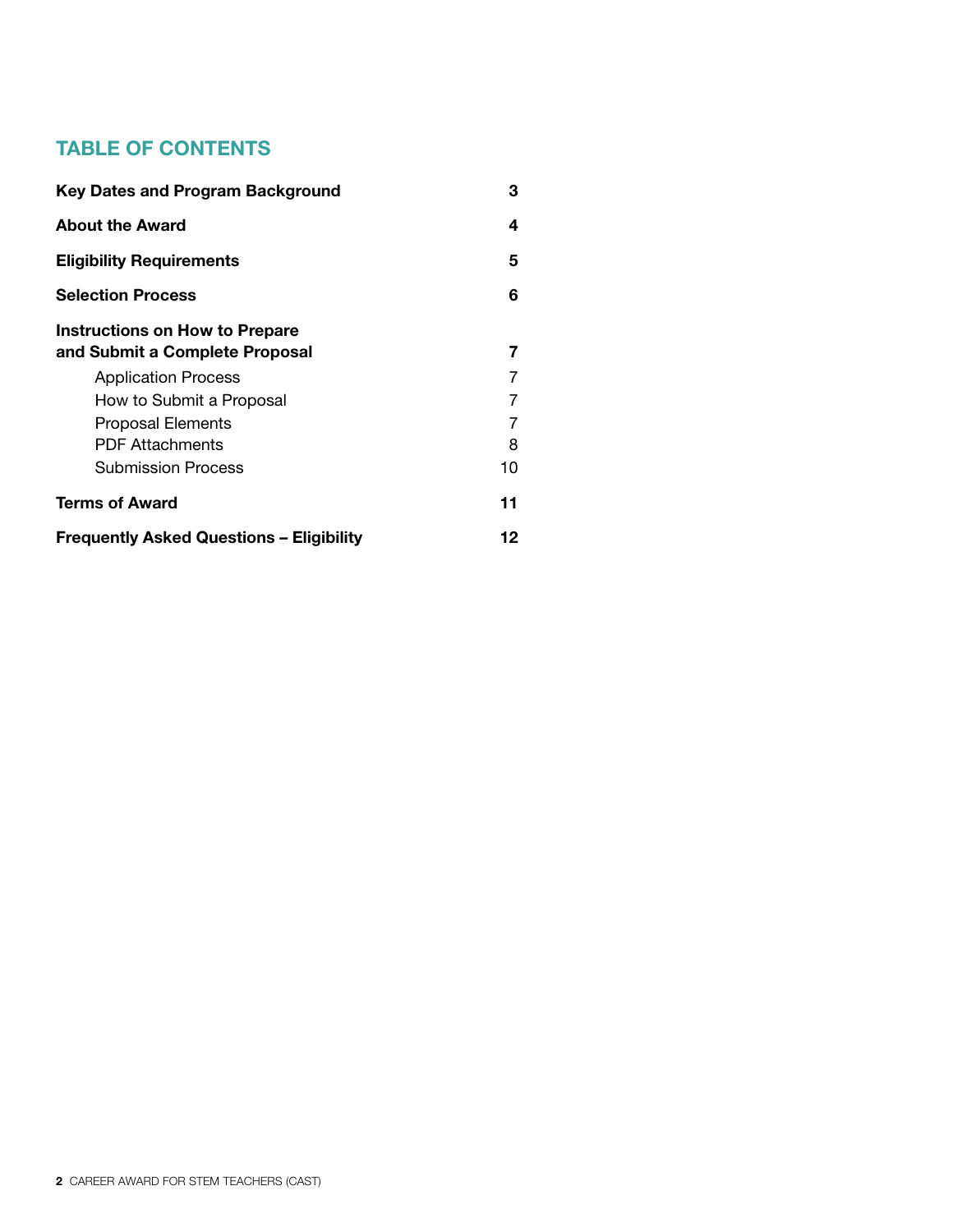### KEY DATES

| Grant application portal available | June 1, 2022                    |
|------------------------------------|---------------------------------|
| <b>Application Deadline</b>        | September 28, 2022, 4:00 pm EDT |
| Notice of Award                    | By March 31, 2023               |
| Award start date                   | May 1, 2023                     |
| Award end date                     | June 30, 2028                   |

### PROGRAM BACKGROUND

The Burroughs Wellcome Fund's Career Award for STEM Teachers recognizes outstanding STEM teachers in the North Carolina public primary and secondary schools.

The award provides \$175,000 over five years and is available to North Carolina teachers who have an outstanding performance record in educating children and who demonstrate solid knowledge of STEM content.

This award presents opportunities for professional development and collaboration with other master STEM teachers who will help to ensure their success as teachers and their satisfaction with the field of teaching. The award offers schools and school districts the opportunity to fully develop and empower teachers as leaders in the field.

Special consideration will be given to teachers working in hard-to-staff, economically deprived classrooms in North Carolina. Special consideration will also be given to efforts that integrate environmental science and climate change into STEM-related curriculum.

The Fund and the State Board of Education recognizes that improving STEM education in North Carolina will require systemic revision of K-12 instruction.

Teachers who are content-area experts and have the pedagogical skills are critical to ensuring a students' success in understanding STEM subjects. These teachers can make a difference by serving as change agents, not only for their students, but also for other educators across the state.

The largest hurdle in accomplishing these goals has been a severe shortage of STEM teachers (even beyond North Carolina's ongoing teacher shortage). In 2015, just 13 percent of the University of North Carolina system's 4,675 newly prepared teachers were certified in computer science/technology, science, and mathematics.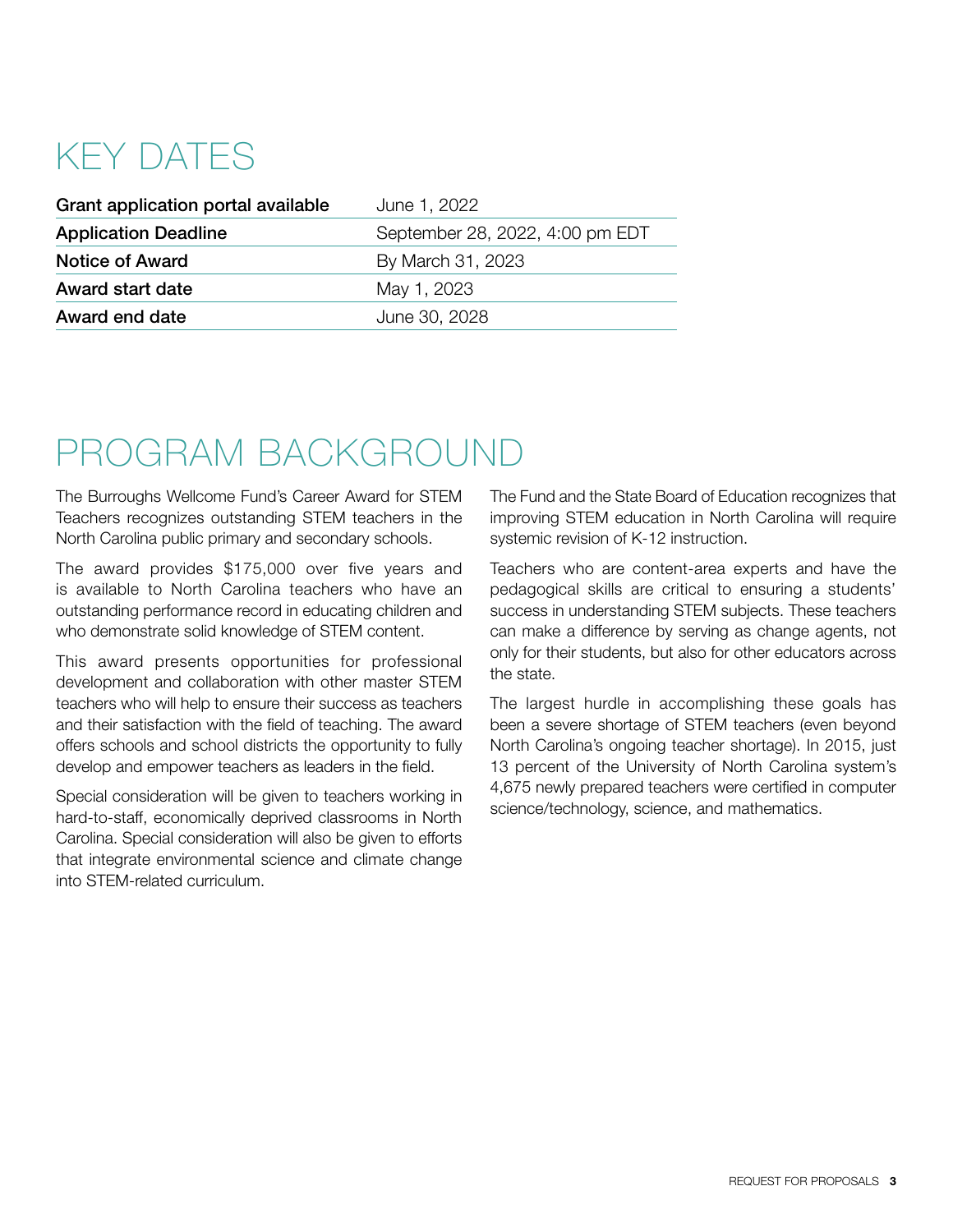## ABOUT THE AWARD

Career Awards for STEM Teachers provides \$175,000 over a period of five years (\$35,000 per year) to eligible teachers in the North Carolina public school system. BWF will support up to six awards with annual installments.

#### **Teacher Salary**

- **510,000 stipend will be provided to the school district** to supplement the teacher's annual salary or for fringe benefits, such as retirement or insurance. (In most instances, taxes and benefits will be deducted from the stipend by the school district.)
- **55,000 will be held annually by BWF to be given to** the teacher at the end of the five-year award, if the teaching professional remains in the K-12 classroom in a North Carolina public school.
- The State Board of Education will provide extra salary support to ensure that award recipients will receive a 12-month contract. The Department of Public Instruction will send these funds to the appropriate LEA beginning July 1 of each year.

#### **School or School District**

**510,000 will be provided to purchase needed** equipment and supplies for the teacher's classroom or laboratory or may be designated by the teacher to be shared with the school or school district. \$2,500 of the \$10,000 may be discretionary for additional professional development expenditures. Use of discretionary professional development funds will be tracked through annual reporting requirements.

#### **Professional Development**

**510,000 will be provided for professional development** activities, travel and registration to meetings or conferences, hiring substitutes, networking with colleagues, and capacity building for the teacher or may be designated by the teacher to support a team of teachers.

The award is flexible in allowing teachers to reach beyond their school to build stronger learning communities within the district or region, stimulate collective learning among teacher teams, and develop strategies to build their own capacity as teaching professionals.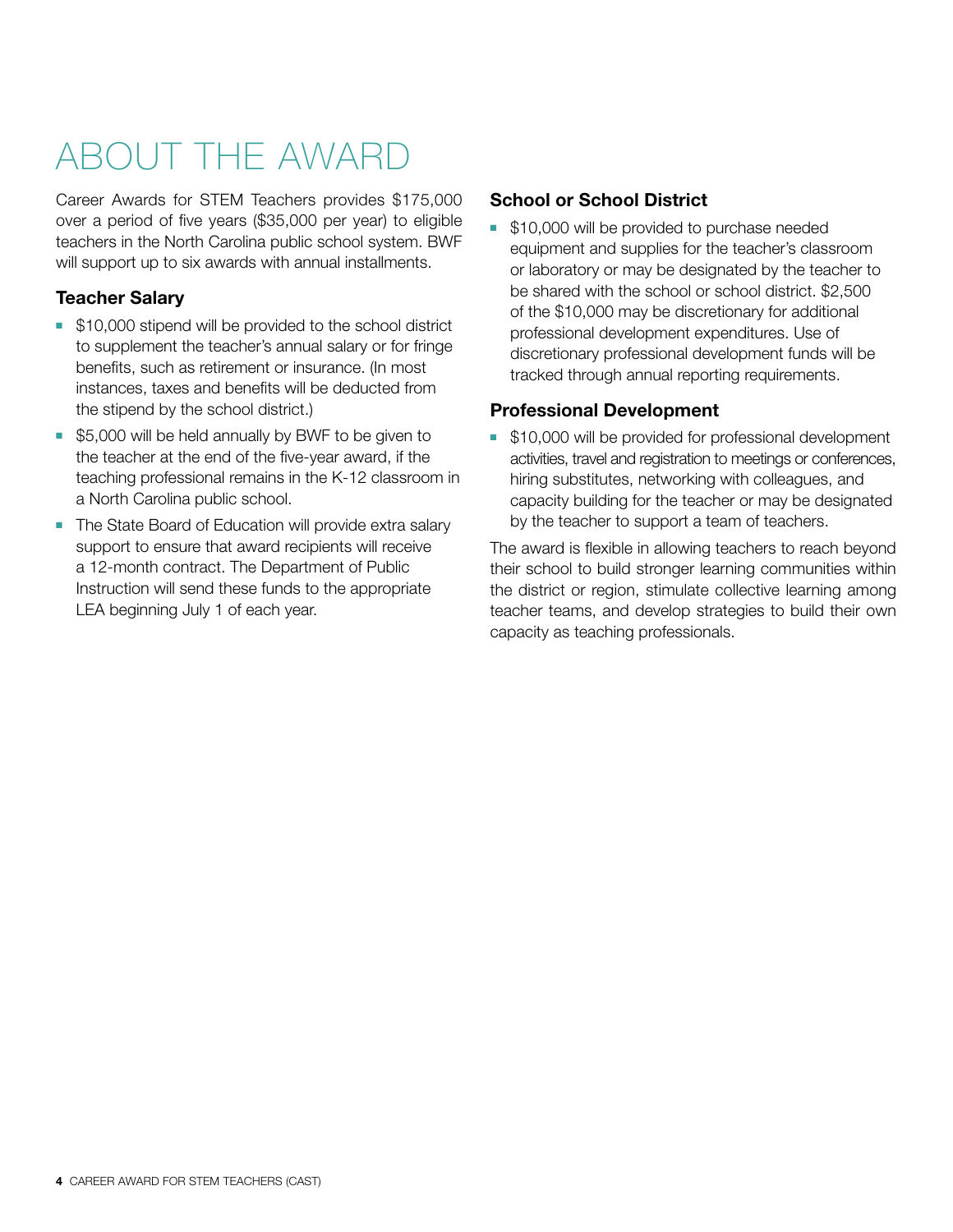## ELIGIBILITY REQUIREMENTS

Career Awards for STEM Teachers provide \$175,000 over a period of five years (\$35,000 per year) to eligible teachers in a North Carolina public school system. Candidate eligibility and institutional nomination requirements are outlined below.

- Candidates must be currently licensed North Carolina public school STEM teachers who teach in grades K-12 in North Carolina public schools.
- Candidates must have completed at least five years of teaching experience in North Carolina K-12 public schools at the time of application.
- Candidates in middle school and high school must hold licensure to teach STEM in North Carolina and spend at least 70 percent of their time devoted to teaching STEM courses. Teaching professionals certified in Career and Technical Education may be eligible and should contact BWF prior to applying.
- Candidates in elementary schools, who also can be STEM specialists, must spend at least 30 percent of their time teaching STEM. At least 20 percent of their time should be spent working with other teachers if they are specialists.
- Candidates must have superior knowledge of STEM, excellent teaching skills, demonstrated leadership, and a commitment to continue teaching in the North Carolina Public school system.
- Candidates must be citizens of the United States or have Permanent United States Residency.

All applications will require signatures and letters of support from the principal of the candidate's school and the superintendent of the school district. More than one candidate from a school or school district is eligible to apply. In support of the application, the principal and superintendent must demonstrate that the necessary environment for successful STEM teaching and learning exists at the school and that there are opportunities for the teacher to be mentored and to mentor other teachers. The principal and superintendent must clearly outline in letters of support how the teaching professional will be supported and developed as a teacher leader in the district.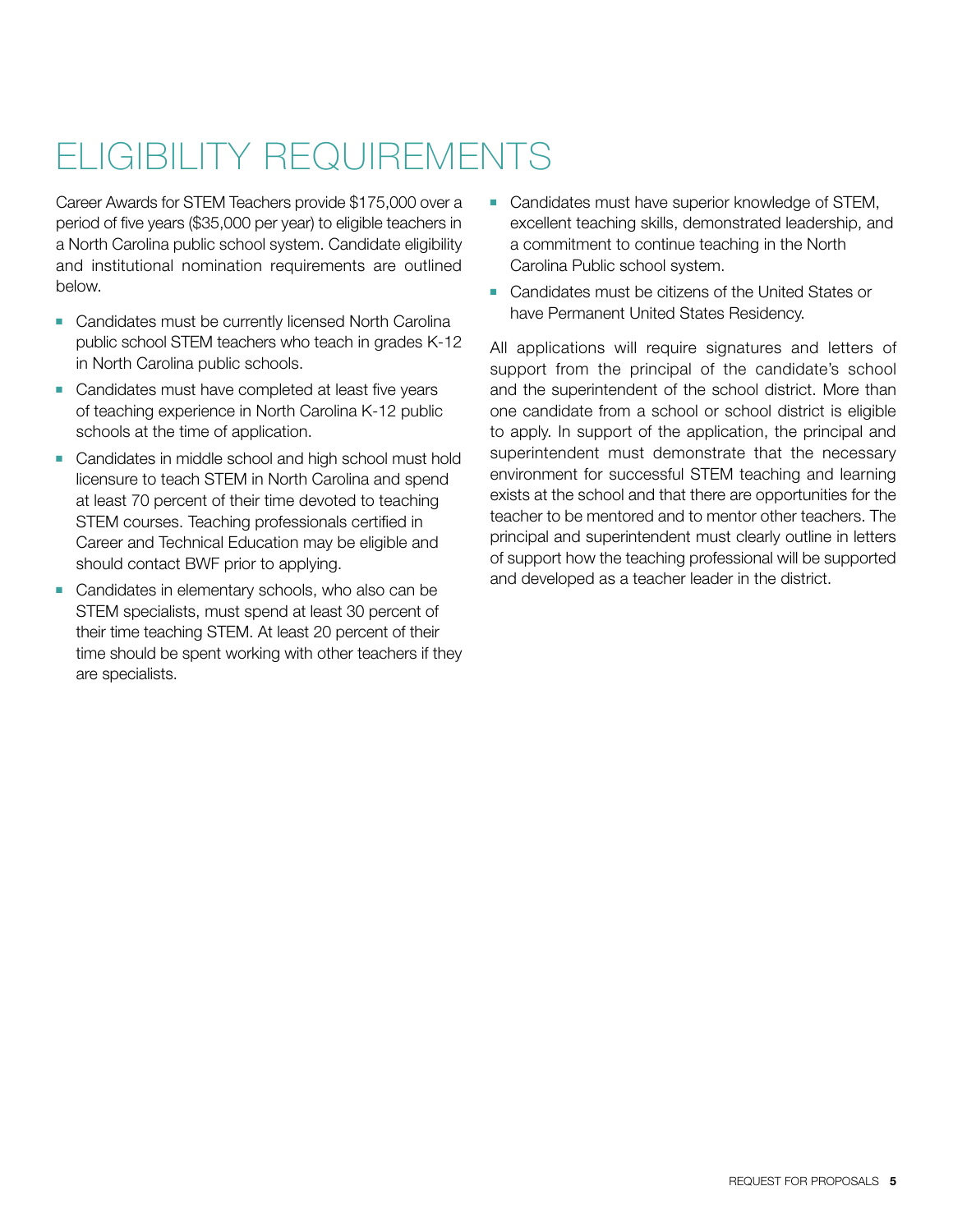## SELECTION PROCESS

The Career Award for STEM Teachers Advisory Committee will review all eligible applications, interview candidates along with their Principal and Superintendent, and make recommendations for awards to BWF's [Board of Directors](http://www.bwfund.org/board-directors). Up to 10 finalists will be selected for interview, following the initial review of applications.

Finalists selected for interview will be asked to submit additional evidence, such as a power point presentation demonstrating innovations in their approaches to teaching. The candidate's principal and superintendent will also be interviewed to help determine what career opportunities are available for the teacher. BWF does not provide critiques of unsuccessful applications.

#### Selection will be based primarily on:

- 1. Candidate's qualifications and potential to conduct high quality STEM teaching
- 2. Candidate's abilities to demonstrate how their students are proficient in STEM learning
- 3. Candidate's significant contributions to enhancing students' knowledge of STEM by:
	- a. Teaching in an exemplary and innovative fashion
	- b. Developing projects that engage students in handson, problem-based activities with new approaches to questioning and problem solving
- c. Making contributions to curricula
- d. Demonstrating leadership and outreach in precollege STEM education in their school, district, or community
- e. Having a proactive impact on student achievement and the lives of students
- 4. Candidates' knowledge of subject content and effectiveness of communication skills
- 5. Candidate's abilities in the classroom that should demonstrate learner-centered, knowledge-centered, assessment-centered, and community-centered learning styles
- 6. Candidates' professional goals and leadership aspirations
- 7. Candidate's support from the principal and superintendent

Special consideration will be given to teachers working in hard-to-staff, economically deprived classrooms in North Carolina. Special consideration will also be given to efforts that integrate environmental science and climate change into STEM-related curriculum.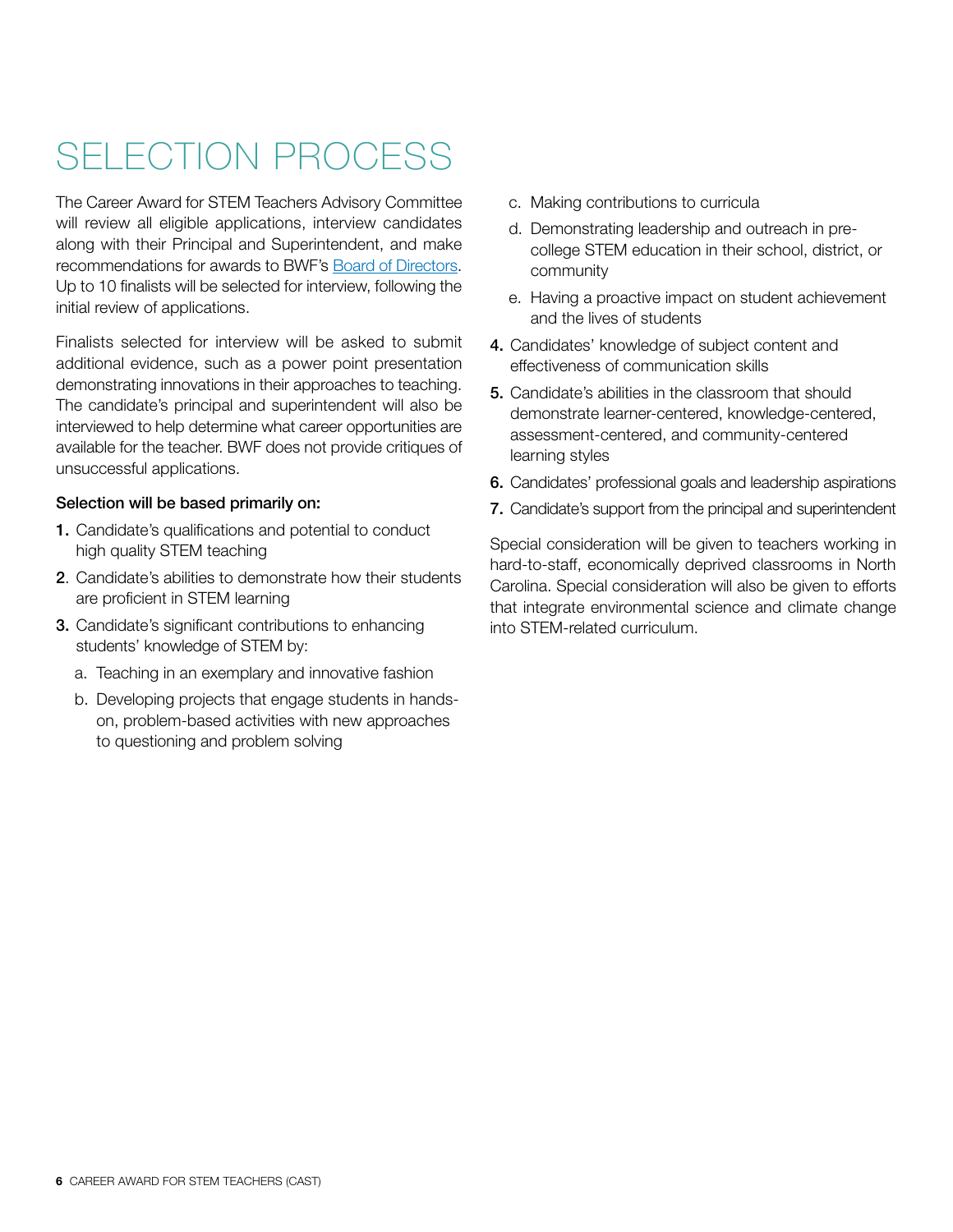### INSTRUCTIONS ON HOW TO PREPARE AND SUBMIT A COMPLETE PROPOSAL

#### **Application Process**

Interested candidates who meet the eligibility criteria will need to submit one online proposal through BWF's Internet Grant Application Module (IGAM) by September 28, 2022 4:00 pm EDT. The proposal submission site or grant application portal will be available by June 1, 2022. The proposal includes:

#### **A. Online Form: Teaching Professional Information and Proposal Demographics**

#### **B. PDF Documents Uploaded to Online Application**

- 1. Candidate Resume
- 2. Plan of Work
- 3. Candidate's Lesson Plan
- 4. Principal Letter of Nomination
- 5. Superintendent Letter of Nomination
- 6. Budget (template provided)
- 7. Signature page (template provided)
- 8. Documentation of nonprofit status

All communications will be made through email. BWF does not provide critiques or written comments of unfunded proposals.

#### **How to Submit a Proposal**

First review the eligibility requirements for the program. When the applicant accesses the application for the first time, the applicant will need to take an eligibility quiz to determine eligibility. If the applicant meets the eligibility criteria, they will be allowed to access the application form.

To begin the proposal submission use this link: [proposal](https://www.GrantRequest.com/SID_227?SA=SNA&FID=35032)

To return to a proposal already in progress you must use this link: [saved proposal](https://www.grantrequest.com/SID_227/?SA=AM)

It is recommended that applicant bookmark this page to return to a proposal in progress. Using the first link of the two immediately above will return you to the eligibility quiz.

#### **Proposal Elements**

A complete proposal consists of fields submitted through the online IGAM application plus requested attachments uploaded as PDFs into the grant application system. The detailed components of the complete proposal are shown below.

#### **A. Online form**

- **Applicant Information**
- Nominating School and Contacts
- **•** Proposal Information
- **Applicant Demographics**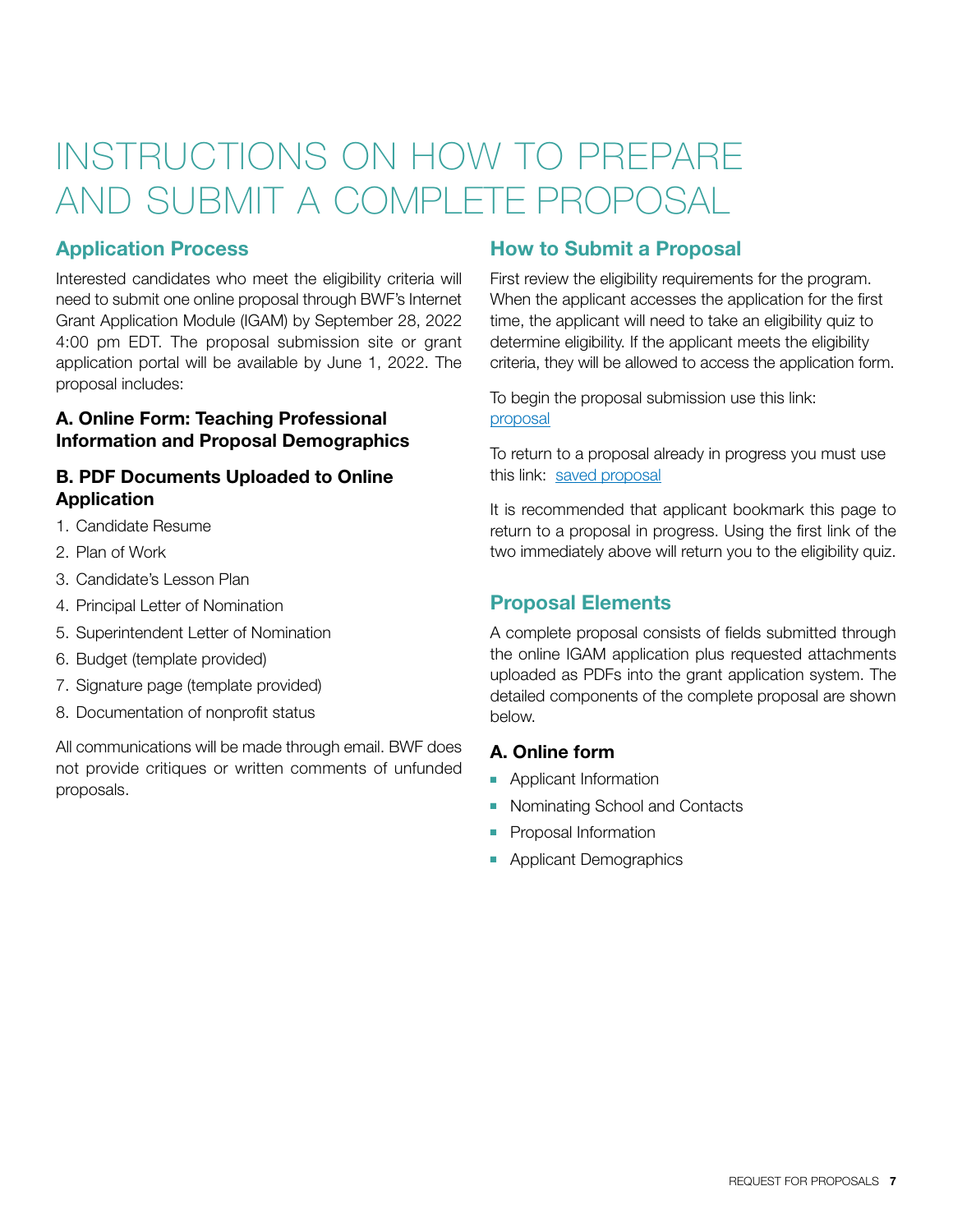#### **B. PDF Attachments**

Prepare in advance the following required documents. The following proposal elements are required and must be uploaded in a single PDF in the order indicated. (All documents must have a minimum 12 point font with oneinch margins.) Do not include a cover letter or supplemental materials not specifically requested. All documents must be submitted in Adobe Portable Format (PDF). Begin all file names with the attachment type, such as Plan of Work, Budget, Resume, etc.

#### [Download Forms and Templates](https://www.bwfund.org/funding-opportunities/science-education/career-awards-for-science-and-mathematics-teachers/forms-and-resources/)

Documents can be uploaded to BWF's Grant Application System in the "attachments" section. Use the following naming convention for all files: Attachment Type\_Candidate Last Name\_Candidate First Name (i.e., Candidate Resume\_ Doe\_Jane).

#### **1. Candidate Resume** *(two-page limit)*

Proposals should include a current resume for the teacher. Include certifications, licensure, professional experiences, education, key professional development experiences, presentations, and honors.

#### **2. Plan of Work** *(nine-page limit, each component has a specific page limit)*

Candidates should present a Plan of Work to show how the CAST funds will be used. The plan should demonstrate how the teacher's knowledge in STEM will be expanded. Professional development for applicants must align with the North Carolina standard course of study for STEM curricula, be content-based programs that explore key topics in significant depth, and be relevant to the teacher's individual growth. The Plan of Work should be endorsed by the principal and superintendent and should:

- 1. Teaching Philosophy (one-page limit) Describe the candidate's teaching philosophy and how the candidate has and will continue to:
	- a. Provide conditions in the classroom in which students can learn and achieve
	- b. Promote student interaction, problem solving and critical thinking inside and outside the classroom
- 2. Goal/s (two-page limit) separating objectives listed as bullets under each goal. Include how the award will impact their classroom, colleagues, school, and school district.
- 3. Professional Development Plan (two-page limit) Indicate how the candidate will continue development of content knowledge and pedagogical skills, and the impact of this plan on their learning, skills, teaching, and career development. The professional development plan should clearly outline activities for year one of the grant, and then more generally outline years two through five.
- 4. Impacts (one-page max) Describe the intended impacts on students and other teachers in year one of the grant, and then more generally (including wider outreach) after five years.
- 5. Evaluation/Metrics (one-page max) Describe how the candidate will evaluate the effectiveness of their plan, providing the types of metrics that will be used and compared to intended impacts.
- 6. Equipment and Material (one-page limit) Describe what will be required for training and how they will impact the plan.
- 7. Leadership (one-page limit) Demonstrate how the candidate will provide leadership and outreach in their school, district, or community.

**3. Candidate's Lesson Plan** (five-page limit for plan, two-page limit for student samples)

- a. The" Lesson Plan" should provide an example of a short sequence of two-four sequential lessons that demonstrate exemplary and innovative teaching skills with students engaging in hands-on inquiry driven learning experiences and with new or exemplary approaches to lesson/group organization, problem solving, questioning and assessment. If there are strategies to expand or replicate your work in your school or district, please include these plans. Describe how the lesson plan had an impact on the student's academic performance, and how the candidate contributed to the curricula.
- b. Samples of student work: These should include written and or drawn evidence and but may also include photographs and student testimonials. Special consideration will be given to the progression of student knowledge, growth, and performance.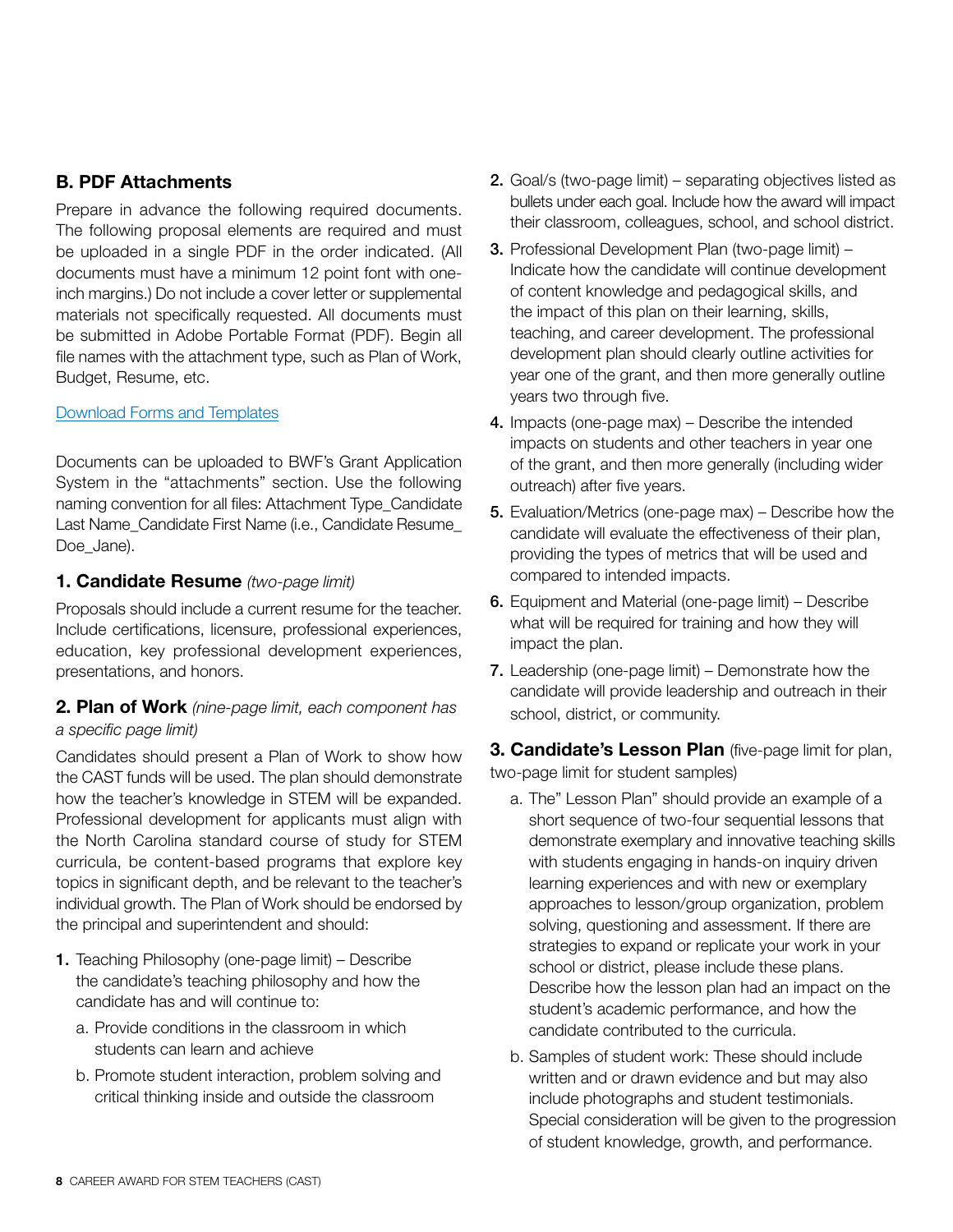#### **4. Principal Sponsor Letter of Nomination**

*(two-page limit)* 

In the nomination letter, the principal must:

- Describe how the candidate's teaching methodology, such as the level of depth and rigor in the classroom, has impacted student performance.
- Describe how the principal will support the teacher's training plan, including information on how the teacher will be mentored at the school and the school's commitment to develop the teacher's skills.
- For high school and middle school principals, describe what STEM courses are taught by the teacher. For elementary school principals, describe how the teacher or curriculum specialist will spend time training other teachers.
- **Explain how the teacher's skills and content knowledge** will be utilized to increase student performance in STEM. Include information on how the school tracks performance data to help the teacher with instruction and how individualized student goals can be achieved.
- $\blacksquare$  Explain how the principal supports successful STEM teaching at the school and supports a successful learning community at the school
- $\blacksquare$  Explain the potential of the candidate to enhance a successful STEM program at the school and beyond. Describe the school leadership's role in facilitating this process to impact school's teachers, students and resources.

Letter should be submitted on letterhead with a signature.

#### **5. Superintendent Sponsor Letter of Nomination**

#### (two-page limit)

In the nomination letter, the superintendent must:

- Demonstrate the district's commitment to developing the teacher's skills and outline how these skills will be utilized to benefit their school district, including such things as how the teacher will mentor/train other teachers or develop curricula materials.
- $\blacksquare$  Describe what level of support will be given to the school and to the teacher to accomplish goals outlined in the teacher's training plan and the principal's letter of nomination.
- **Describe the school district's vision for STEM instruction** and how the teacher's skills can support that vision.
- **-** Describe any STEM education reform efforts taking place within the district.
- **EXECTE Letter should be submitted on letterhead with a signature.**

The North Carolina State Board of Education will provide additional salary support to enable each award recipient to receive a 12-month schedule. The purpose of this investment by the state is to provide opportunities to work in tandem with this teaching professional on state policy issues. Explain how this commitment from the state can motivate educators within your district.

#### **6. Budget**

Using the [Budget Form](https://www.bwfund.org/funding-opportunities/science-education/career-awards-for-science-and-mathematics-teachers/forms-and-resources/) provided on the BWF website, clearly demonstrate what professional development the teacher will seek during year one of the award. A listing of equipment and supplies along with a notation of their value and utility should be included and clearly defined. Plans and equipment needs for subsequent years may vary and can be reported during annual progress reports. The Career Award grant does not cover indirect costs. Funds for advanced coursework are permitted by the Career Award. Any equipment purchased by the award recipient can be transferred to another North Carolina public school if the teacher relocates.

#### **7. Signature Page**

Complete the [Signature Page](https://www.bwfund.org/wp-content/uploads/2022/05/CAST-Signature-Page.pdf) Form on the BWF website, providing the required contact information and signatures for the teaching professional, the principal, and superintendent. Word and PDF forms are provided. The Form (with signatures) must be uploaded to the application as a PDF.

#### **8. Documentation of Nonprofit Status**

The Burroughs Wellcome Fund must have documentation of the organization's nonprofit status on file. Public schools and school districts may provide a letter on school letterhead noting the nonprofit intent of the grant.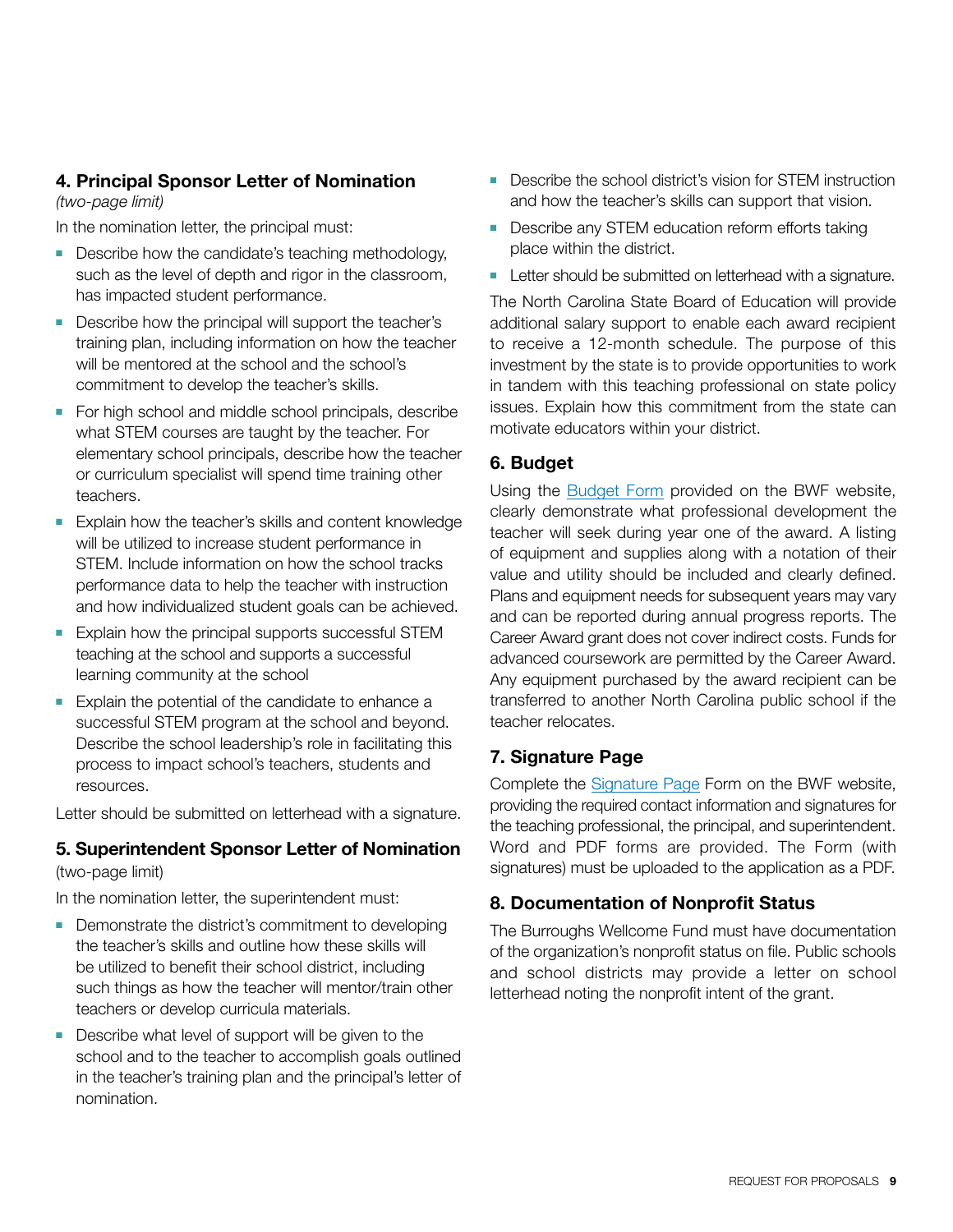#### **Submission Process**

Upload the requested files on the "Attachments" tab of the online application. Click the "Review Your Application" on the Attachments tab to see if any errors are identified in your application. All information must be provided before the "SUBMIT" button is available. Click the "SUBMIT" button and confirm that the application was successfully submitted.

Proposals will not be accepted after 4:00 pm EDT on September 28, 2022. The online application system shuts down automatically at the deadline and the SUBMIT button will no longer be available. Plan to submit your application well in advance of the grant deadline to allow adequate time to troubleshoot any issues. NO EXCEPTIONS OR EXTENSIONS WILL BE GRANTED.

After the deadline, applicants with incomplete proposals and those not adhering to instructions will be disqualified without prior notice.

Only proposals submitted through BWF online application will be accepted.

#### **Questions?**

Please review our Frequently Asked Questions on page 12 first. Eligibility inquiries should be directed in advance to BWF program staff by contacting:

Alfred Mays, Senior Program Officer [amays@bwfund.org](mailto:amays%40bwfund.org?subject=), 919-991-5101

Tiffanie Taylor, Senior Program Associate [ttaylor@bwfund.org,](mailto:ttaylor%40bwfund.org?subject=) 919-991-5116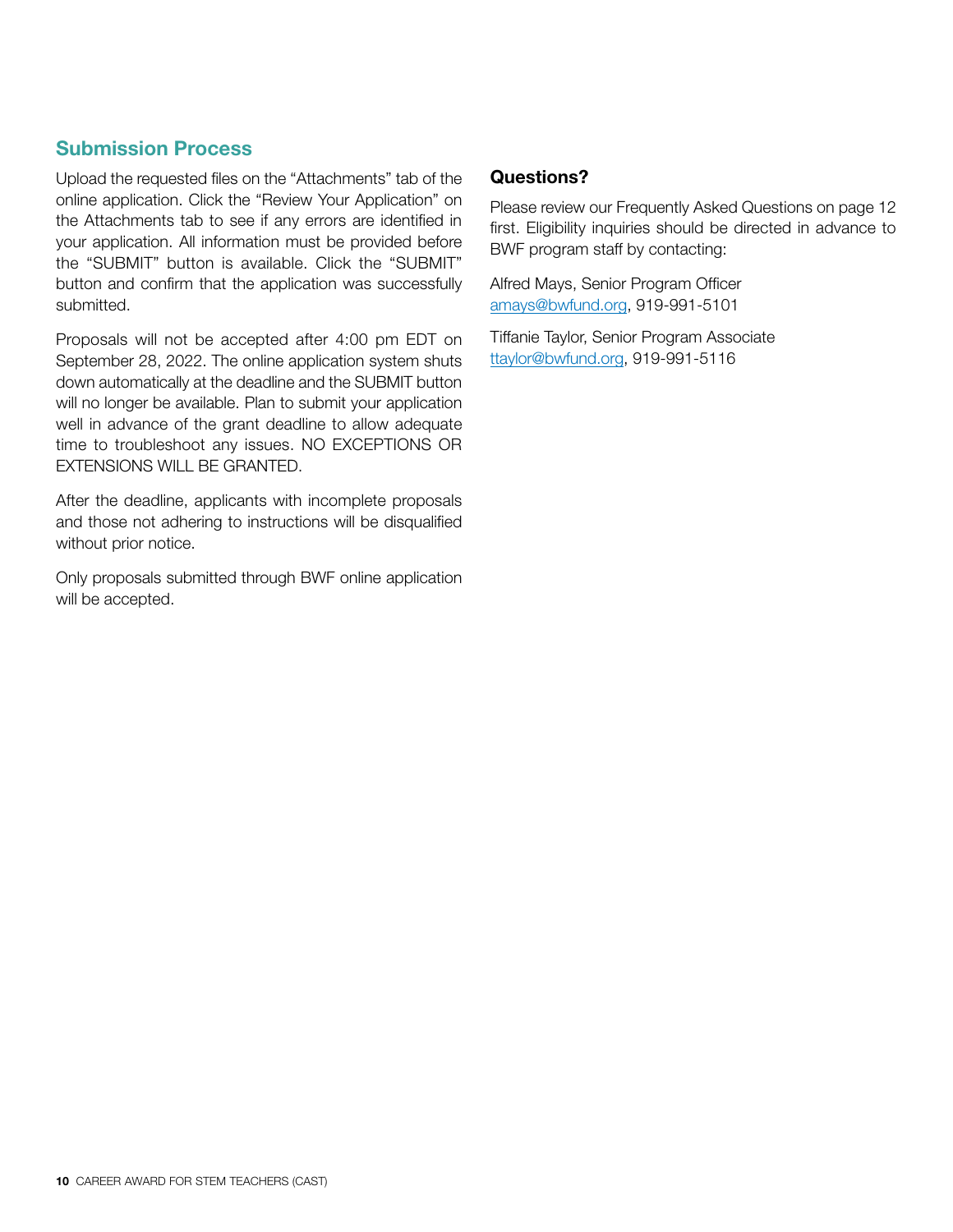# TERMS OF THE AWARD

Career Awards for STEM Teachers provide \$175,000 over a period of five years (\$35,000 per year) to eligible teachers in the North Carolina public school system. BWF will support up to five awards with annual installments as allocated below.

#### **Teacher Salary**

- **510,000 stipend will be provided to the school district** to supplement the teacher's annual salary or for fringe benefits, such as retirement or insurance. (In most instances, taxes and benefits will be deducted from the stipend by the school district.)
- $\overline{\phantom{a}}$  \$5,000 will be held annually by the Burroughs Wellcome Fund to be given to the teacher at the end of the five-year award, if the teaching professional remains in the K-12 classroom in a North Carolina public school.
- The State Board of Education will provide extra salary support to ensure that award recipients will receive a 12-month contract. The Department of Public Instruction will send these funds to the appropriate LEA beginning July 1 of each year.

#### **School or School District**

**510,000 will be provided to purchase needed** equipment and supplies for the teacher's classroom or laboratory or may be designated by the teacher to be shared with the school or school district. \$2,500 of the \$10,000 may be discretionary for additional professional development expenditures. Use of discretionary professional development funds will be tracked through annual reporting requirements.

#### **Professional Development**

**510,000 will be provided for professional development** activities, travel and registration to meetings or conferences, hiring substitutes, networking with colleagues, and capacity building for the teacher or may be designated by the teacher to support a team of teachers.

School districts receiving awards on behalf of selected Career Award for STEM Teachers are responsible for disbursing the funds and for maintaining adequate supporting records and receipts of expenditures. Award grants will be payable to the Career Award recipient's school district, and recipients are expected to comply with all personal tax obligations. Career Award recipients and their school district will be responsible for ensuring that the funds are spent according to the budget outlining how these funds will be expended. The school district is responsible for dispersing the additional salary stipend to the teaching professional (which likely will include deductions for taxes & benefits) and providing timely access to BWF funds for the purchase of equipment, supplies, and professional development activities.

All Career Award recipients are required to participate in evaluation efforts specified by BWF. Career Award recipients must provide BWF with an annual [progress report and](http://www.bwfund.org/grant-programs/science-education/career-awards-science-and-mathematics-teachers/progress-and) [financial report](http://www.bwfund.org/grant-programs/science-education/career-awards-science-and-mathematics-teachers/progress-and). Both reports must be submitted on forms provided by BWF. Continued funding will depend on the favorable review of these reports by BWF and its program advisory committee.

Any unused funds held by the school districts when awards expire or are terminated must be returned to BWF, unless BWF has granted prior permission to retain the funds. Career Award recipients may receive a no-cost extension of up to 24 months. Requests explaining why an extension is needed must be submitted in writing at least four months prior to the end of the award.

Award announcement and distribution will be made according to the award timeline.